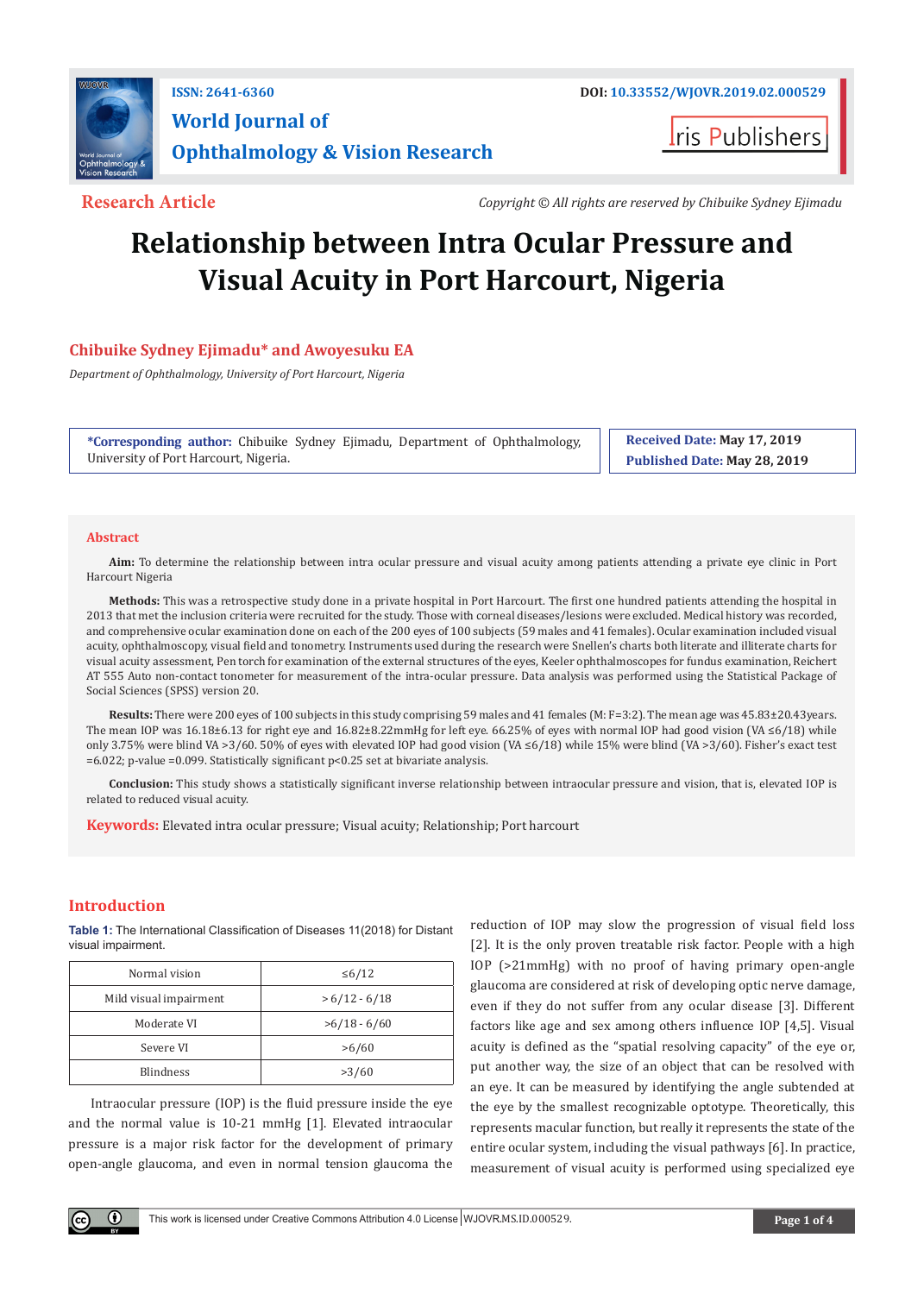charts. These charts usually consist of uppercase letters arranged in rows with the largest letters at the top of the chart and progressively smaller letters down the chart. There are numerous charts used for visual acuity testing, but the most common charts are the Snellen and ETDRS charts [6]. A visual acuity of ≤6/12 is considered normal according to the international classification of diseases 11(2018). See the table below (Table 1).

Some factors that can affect vision are refractive error, keratopathy, cataract, vitreous and retinal diseases, neuropathies etc. [7]. High IOP can lead to optic nerve damage and cause loss of vision. The higher the value of IOP the more likely it is to impair vision. This is why the main stay in the management of glaucoma is pressure lowering. The longer the IOP stays elevated the more the vision is affected [8]. Intraocular pressure (IOP) correlates with progressive loss of visual field as well in patients with glaucoma [9]. Decreasing IOP has been proven to reduce progressive loss of the visual field. This is true both for glaucoma patients with IOPs above or within the normal range. For individuals with ocular hypertension (high IOP but no evidence of glaucomatous neuropathy), lowering IOP may reduce the risk of developing glaucoma. Some studies have shown scientific evidence that supports the importance of lowering IOP in patients with glaucoma or ocular hypertension [9]. A study in Nigeria showed that intraocular pressure increases during the luteal phase of the menstrual cycle in normal female subjects, an effect that could relate to mildly impaired vision [10].

# **Methods**

This was a retrospective study done in a private hospital in Port Harcourt. The first one hundred patients attending the hospital in 2013 and met the inclusion criteria were recruited for the study. Those with corneal diseases, cataract, vitreous and retinal pathologies were excluded. Medical history was recorded, and comprehensive ocular examination done on each of the 100 subjects (59 males and 41 females). Ocular examination of the 200 eyes of 100 subjects included visual acuity, visual field, tonometry and ophthalmoscopy. Instruments used during the research were Pen torch for examination of the external structures of the eyes, Keeler ophthalmoscopes for fundus examination, Snellen's charts both literate and illiterate charts for visual acuity assessment, Reichert AT 555 Auto non-contact tonometer for measurement of the intra-ocular pressure. Data analysis was performed using the Statistical Package of Social Sciences (SPSS) version 20. The independent variables were age, sex and visual impairment based on visual acuity while the dependent variable was elevated IOP. Bivariate analysis was performed using Chi square statistics for comparison of proportions and independent t test for comparison of means. Statistical significance was set at a level of 0.25 on bivariate analysis. Statistically significant independent variables on bivariate analysis were dichotomized and then entered into a multivariate analysis model. Multivariate analysis employed an unconditional binary logistic regression model with confidence interval set at 95% level and p-value of less than 0.05 considered significant.

#### **Results**

(Tables 2-6) & (Figures 1&2).

**Table 2:** Presentation of right and left eye VA of respondents.

| $VA(N=100)$                          |    |               |  |  |
|--------------------------------------|----|---------------|--|--|
| <b>Right Eye</b>                     | N  | $\frac{0}{0}$ |  |  |
| Normal vision $\leq 6/12$            | 39 | 39            |  |  |
| Mild visual impairment $> 6/12$      | 16 | 16            |  |  |
| Moderate - severe VI > $6/18 - 3/60$ | 33 | 33            |  |  |
| Blindness $>3/60$                    | 12 | 12            |  |  |
| Left Eye                             | N  | $\frac{0}{0}$ |  |  |
| Normal vision $\leq 6/12$            | 36 | 36            |  |  |
| Mild visual impairment $> 6/12$      | 22 | 22            |  |  |
| Moderate – severe VI > 6/18 - 3/60   | 31 | 31            |  |  |
| Blindness $>3/60$                    | 11 | 11            |  |  |

Table 3: Mean IOP in right and left eye of respondents.

| Intra Ocular<br>Pressure (mmHg) | Right Eye                           | Left Eye       |       |         |
|---------------------------------|-------------------------------------|----------------|-------|---------|
|                                 | Mean $\pm$ S.D                      | Mean $\pm$ S.D | $+$ * | P-value |
|                                 | $16.18 \pm 6.13$   $16.82 \pm 8.22$ |                | 0.768 | 0.444   |

S.D-Standard deviation, \*Paired-t test

**Table 4:** Comparison of visual acuity findings by IOP category (elevated/ not elevated).

| IOP              |  |  |  |  |
|------------------|--|--|--|--|
| Total $n$ $(\%)$ |  |  |  |  |
| 88 (100.0)       |  |  |  |  |
| 38 (100.0)       |  |  |  |  |
| 62(100.0)        |  |  |  |  |
| 12(100.0)        |  |  |  |  |
| 200 (100.0)      |  |  |  |  |
|                  |  |  |  |  |

Fisher's exact test =6.022; p-value =0.099. Statistically significant p<0.25 set at bivariate analysis, 20% of the eyes in the study had elevated IOP while 80% had normal IOP, Of the eyes with VA ≤6/12 (normal), only 11.4% had elevated IOP while 88.6% had normal IOP, Of the eyes with VA >3/60 (blind), 50% had elevated IOP and the other 50% had normal IOP, N/B. There were more patients with normal (80%) IOP in this study.

**Table 5:** Comparison of visual acuity findings in eyes with normal IOP.

| <b>Visual Acuity Findings</b>        | Normal IOP $(21mmHg)$ n $(\%)$ |  |  |
|--------------------------------------|--------------------------------|--|--|
| Normal vision $\leq 6/12$            | 78 (48.75)                     |  |  |
| Mild visual impairment >6/12         | 28 (17.50)                     |  |  |
| Moderate - severe $VI > 6/18 - 3/60$ | 48 (30.00)                     |  |  |
| Blindness $>3/60$                    | 6(3.75)                        |  |  |
| Total                                | 160 (100)                      |  |  |

Fisher's exact test =6.022; p-value =0.099. Statistically significant p<0.25 set at bivariate analysis 66.25% of eyes with normal IOP had VA ≤6/18 (normal to mild VI) while only 3.75% had VA >3/60 (blind).

|  |  |  | <b>Table 6:</b> Comparison of visual acuity findings in eyes with elevated IOP. |
|--|--|--|---------------------------------------------------------------------------------|
|  |  |  |                                                                                 |
|  |  |  |                                                                                 |

| <b>Visual Acuity Findings</b>        | Elevated ( $>21$ mmHg) n (%) |  |  |
|--------------------------------------|------------------------------|--|--|
| Normal vision $\leq 6/12$            | 10 (25)                      |  |  |
| Mild visual impairment $> 6/12$      | 10(25)                       |  |  |
| Moderate - severe VI > $6/18 - 3/60$ | 14 (35)                      |  |  |
| Blindness $>3/60$                    | 6(15)                        |  |  |
| Total                                | 40 (100)                     |  |  |

Fisher's exact test =6.022; p-value =0.099. Statistically significant p<0.25 set at bivariate analysis 50% of eyes with elevated IOP had VA ≤6/18 (normal to mild VI) while 15% had VA >3/60 (blind).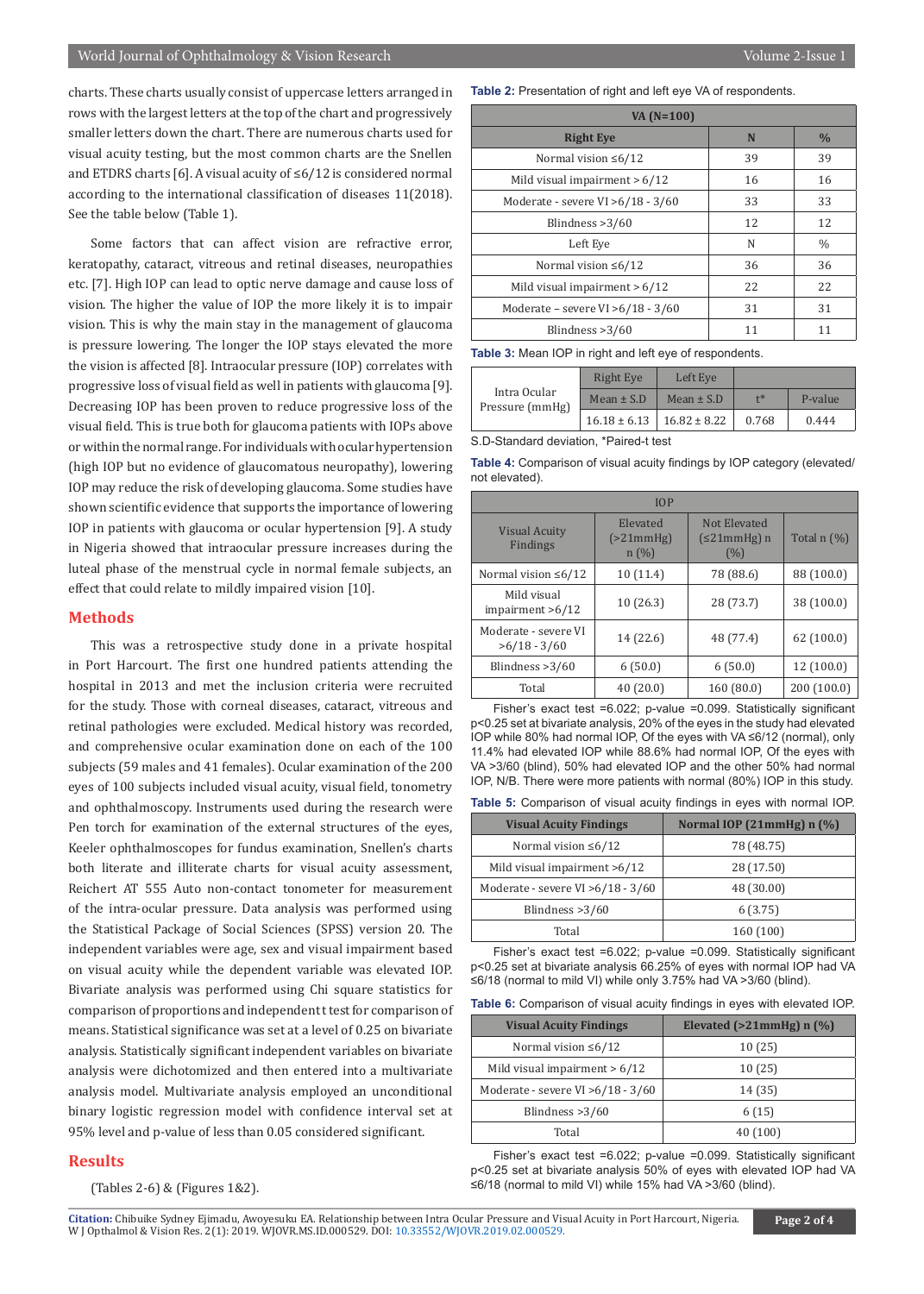



# **Discussion**

Seventy-five eyes (37.5%) had normal vision, 19% had mild visual impairment, 32% moderate visual impairment while 11.5% were blind Table 2. These figures are higher than those in the findings by Mariotti and Pascolini, where it is estimated that 4.25% of people globally are visually impaired [11]. This low figure is attributed to the fact that W.H.O definition employed by Mariotti defines visual impairment only if it is in the better eye whilst our study considered each eye in isolation.

Two hundred eyes of the 100 subjects were examined and 20% of the eyes had elevated IOP while 80% (majority) of the eyes had normal IOP. The mean IOP of the eyes was in the mid normal (16±mmHg) value Table 3. This is in agreement with the study by Hoehn and Mirshahi [3].

Of the eyes with normal vision (VA ≤6/12), 88.6% had normal IOP while only 11.4% had elevated IOP. It is expected that eyes with good vision will be associated with less pathologies as seen in our study and collaborated by Mariotti [11].

Of the blind eyes (VA>3/60), 50% had elevated IOP Table 4. Elevated IOP is a known risk factor of glaucoma and leads to blindness if not properly managed as reported in many studies. Therefore, IOP control is the mainstay in the preservation of vision in glaucoma treatment [7-9].

A total of 66.25% of eyes with normal IOP had normal vision i.e VA ≤6/18 while only 3.75% were blind with VA >3/60. There were more subjects with normal to mild visual impairment in the group with normal IOP Table 5. This is similar to the findings elsewhere [12,13].

A total of 50% of eyes with elevated IOP had VA ≤6/18 while 15% had VA >3/60 (blind). There were more blind subjects in the group with elevated IOP Table 6. This lends credence to the fact that elevated IOP is a risk factor to the development of visual impairment and blindness [2,7,9].

# **Conclusion**

This study shows a statistically significant inverse relationship between intraocular pressure and vision, that is, elevated IOP is